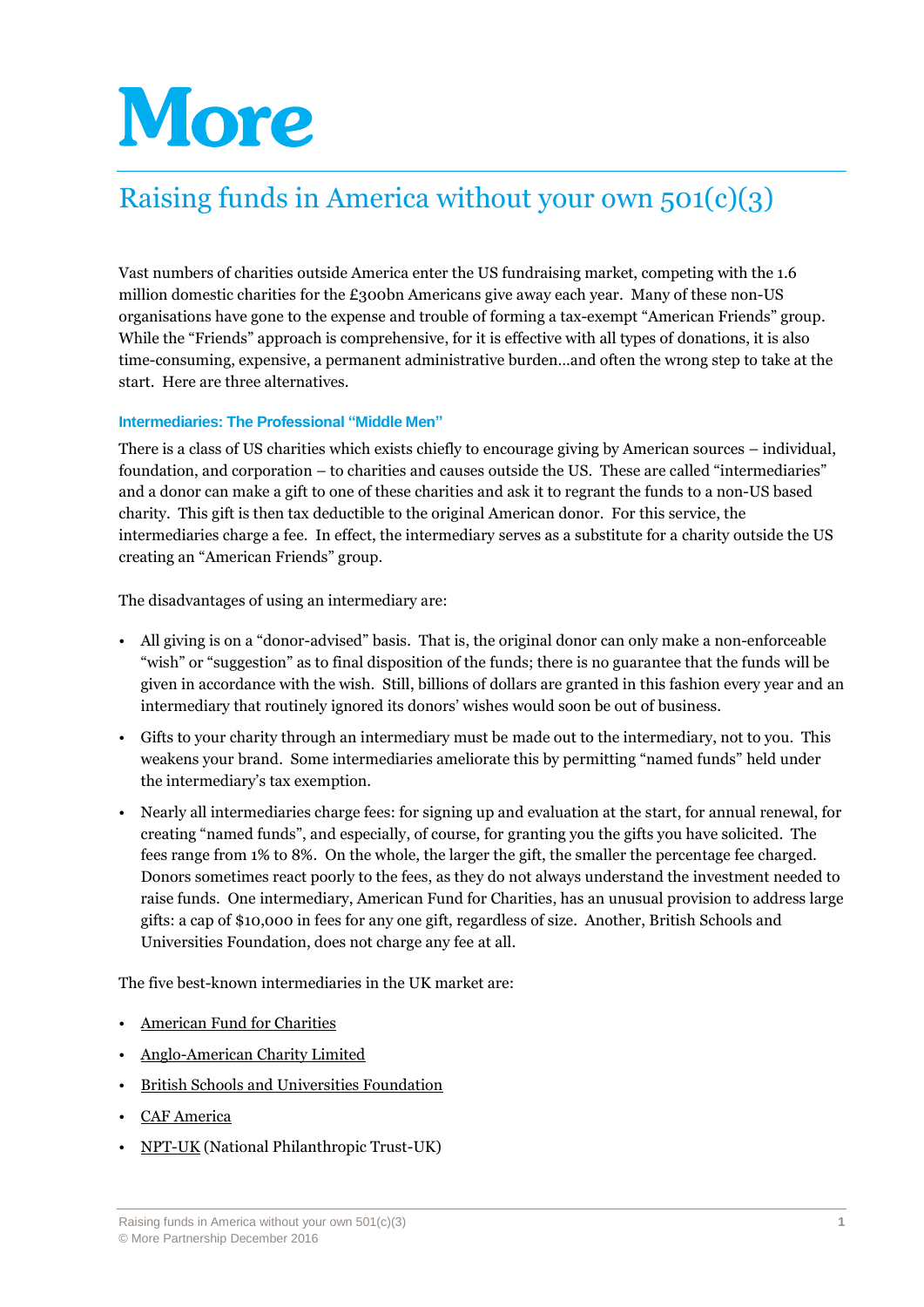In addition, there are two others of note:

- [Chapel & York Foundation](http://www.chapel-yorkfoundation.org/) a new offering from the leading UK publisher of US fundraising information
- [King Baudouin Foundation US](http://www.kbfus.org/) a well-established intermediary with an especially strong network in Europe and Africa

Pricing among the intermediaries is highly variable. Like mobile phone or utilities contracts, it can be hard to compare one to the other. Your best approach is to estimate how many gifts you will receive in a year and of what sizes, then apply the forecast to each intermediary's particular framework. Not infallible, but better than guessing.

# **Equivalency / Expenditure Responsibility**

If your US fundraising programme is aimed at private and corporate foundations, then you are well situated to establish your "equivalency" to a US  $501(c)(3)$ . This will allow direct award of grants by any US private or corporate foundation to your charity. "Equivalency" is established by completing an affidavit and two financial forms, formally laid out in the Internal Revenue Service's Revenue Procedure 92-94, but more readily available on the [Charles Stewart Mott Foundation](https://www.mott.org/grantee-resources/forms/) website. The financial forms present your most recent five years of income in a format as if yours was a US charity filing a tax return. The forms need to be updated each year, when your audit is completed. The papers are submitted to the foundation making the grant. It is up to the donor foundation to decide whether to accept your documentation of equivalency.

An older, and less common, method for receiving foundation awards is through the "expenditure responsibility grant." This is more work for the grantor foundation when they file their tax returns. It also requires the recipient to segregate the funds received, usually by setting up a separate bank account which is drawn down, as the project goes forward. With an "expenditure responsibility" grant, even a profit-making business can be a grant recipient, if it happens to have a specific charitable programme for which the segregated funds will be used.

Always bear in mind that equivalency and expenditure responsibility only work for private and corporate foundation grants; they do not confer tax-deductibility on individual's donations!

# **Cooperating US Charity**

An underused method for receiving US funds is through cooperation with a like-minded US charity. If your colleagues in the US adopt a joint programme, you will have grounds for raising money through your US partner. A US "publicly-supported charity" will typically have broadly-drafted charitable purposes usually much broader than a comparable British charity. This gives the Americans flexibility in how they spend their funds. The process cannot, however, be a "conduit" or "pass-through." There must be genuine congruence in charitable purposes.

There are several disadvantages to cooperation. The gifts will be made out to the American partner, which is the tax-exempt entity under US law, so your brand will be weakened. The donor relationship is shared between the two charities. Most, though not all, US charities will charge between 1% and 8% for their administration of the gifts and their responsibility for correct expenditure and reporting.